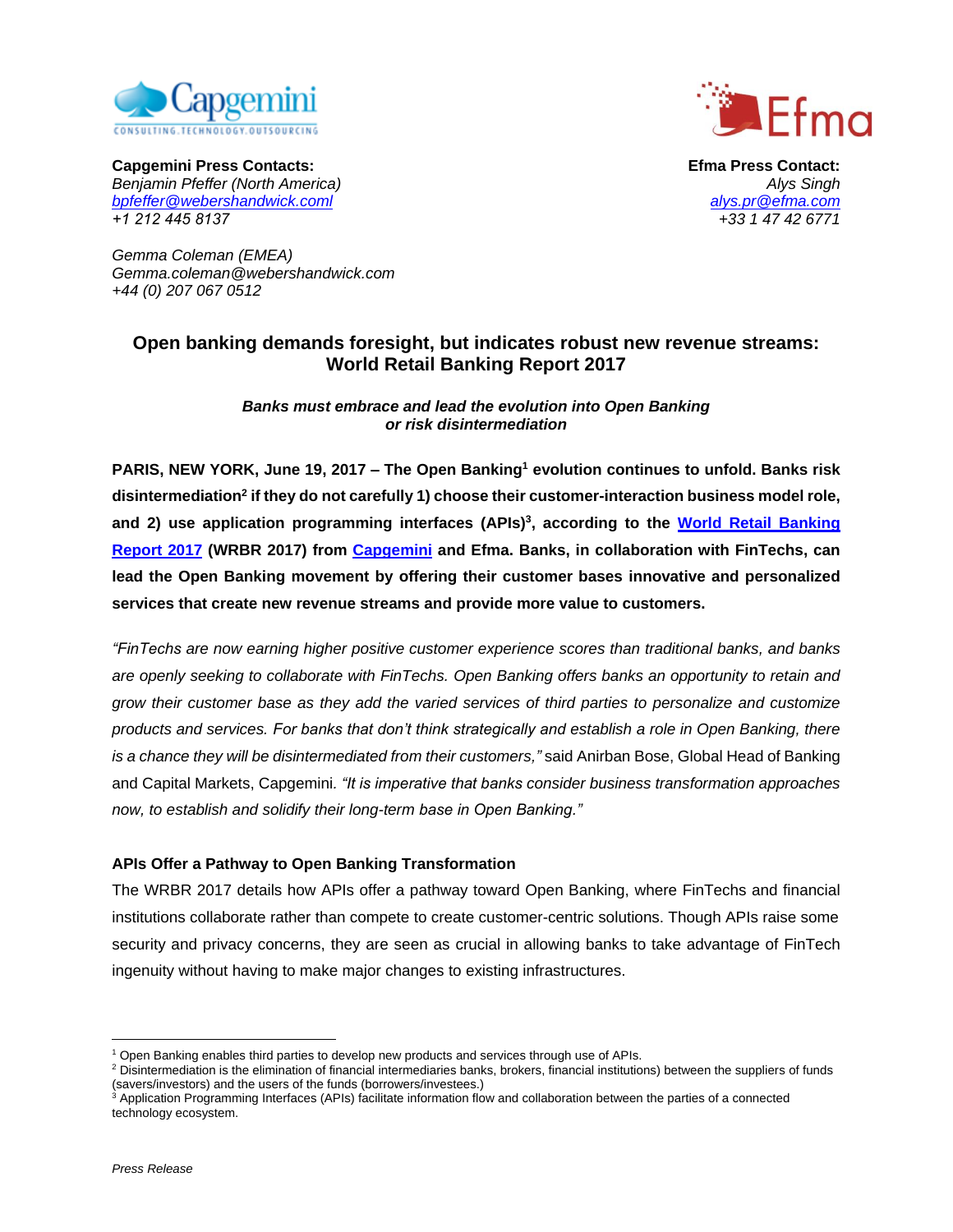



"*The most successful banks will use open APIs to generate new customer insights and revenue streams, while also improving customer experience,"* said Vincent Bastid, Secretary General, Efma. "*Many banks currently use APIs internally to improve information flow between legacy systems. In fact, we are already seeing early adopter banks asserting their role in Open Banking by proactively making their systems and data available to third parties and creating new revenue streams."*

## **Collaboration Is Key to the Future of Open Banking**

Exactly how the evolution toward Open Banking will play out is far from clear. A majority of FinTech respondents (53.8 percent) and banks (43.5 percent) envision a future in which banks and FinTechs work together to build cross-industry platforms with bundled, complementary services that benefit customers. A less likely but still plausible outcome, is that banks will continue to provide products and services but leave distribution to FinTechs, BigTech, or other new open platforms. This has the potential to lower customer acquisition costs but raises issues related to disintermediation branding and customer ownership. Nearly half (47.8 percent) of banks predict this future scenario compared to only 28.8 percent of FinTechs.

This year's WRBR also quantified the robust appetite for closer partnerships between FinTechs and banks going forward. The vast majority of banks (91.3 percent) and most FinTechs (75.3 percent) say they expect to collaborate in the future, with banks providing access to their broad resources, experience and expertise, and FinTechs offering agility, speed to market and a fresh take on customer-centricity. By working together and taking advantage of APIs, banks and FinTechs can leverage their complementary strengths, enhancing the customer experience much more than each entity could do on its own.

"*We work with clients every day who tell us that they are looking to better understand the roles they should play as these new business models take shape; everything from the investment necessary to how to engage with these new players. Many understand that Open Banking is the new normal, but they are still unclear about how to proceed."* said Bose. "*We are helping our clients see first-hand just how Open Banking opportunities are improving their product portfolio and distribution networks, as well as creating new revenue streams, while minimizing the risk of customer disintermediation."*

#### **FinTechs Earning Higher Marks in Customer Experience and Collaboration is Key**

FinTech companies have done a good job of cracking the code on what customers want, which presents a threat to bank-customer relationships, the report found. BigTech companies like Amazon, Apple and Facebook are conditioning customers to expect more from their banks and the experience they provide. Because of this, customers are embracing FinTechs, with 40.3 percent saying they deliver a positive experience, compared to 37.1 percent who say banks do. FinTechs are most popular in North America,